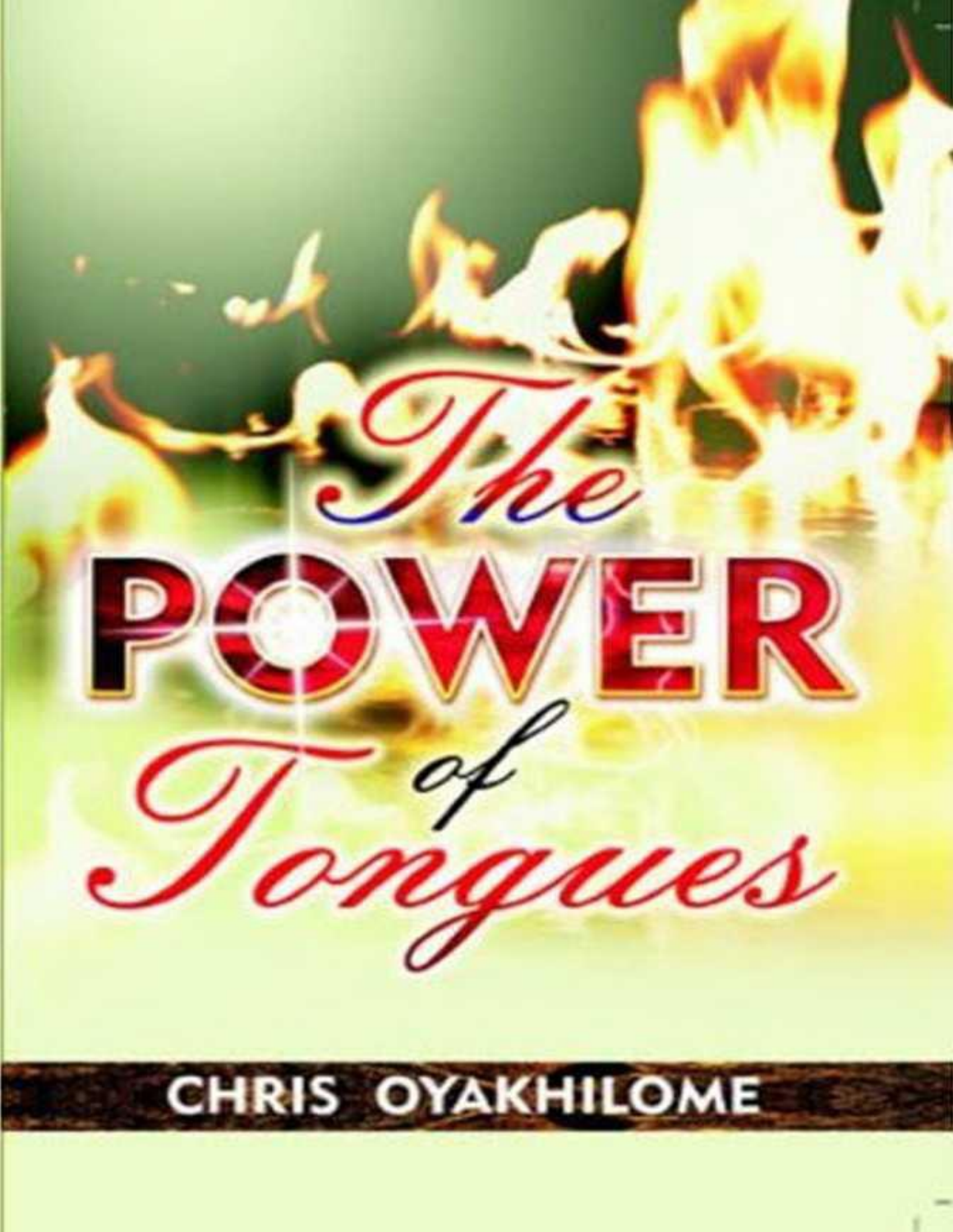#### **Contents**

Chapter One The [Language](#page-2-0) of the Recreated Man Chapter Two Why Speak In Other [Tongues?](#page-5-0) Chapter Three Tongues: A New Testament [Experience](#page-8-0) Chapter Four Which is Greater: Praying in Your [Understanding](#page-10-0) or Praying in Tongues? Chapter Five Your Most Holy [Faith](#page-14-0)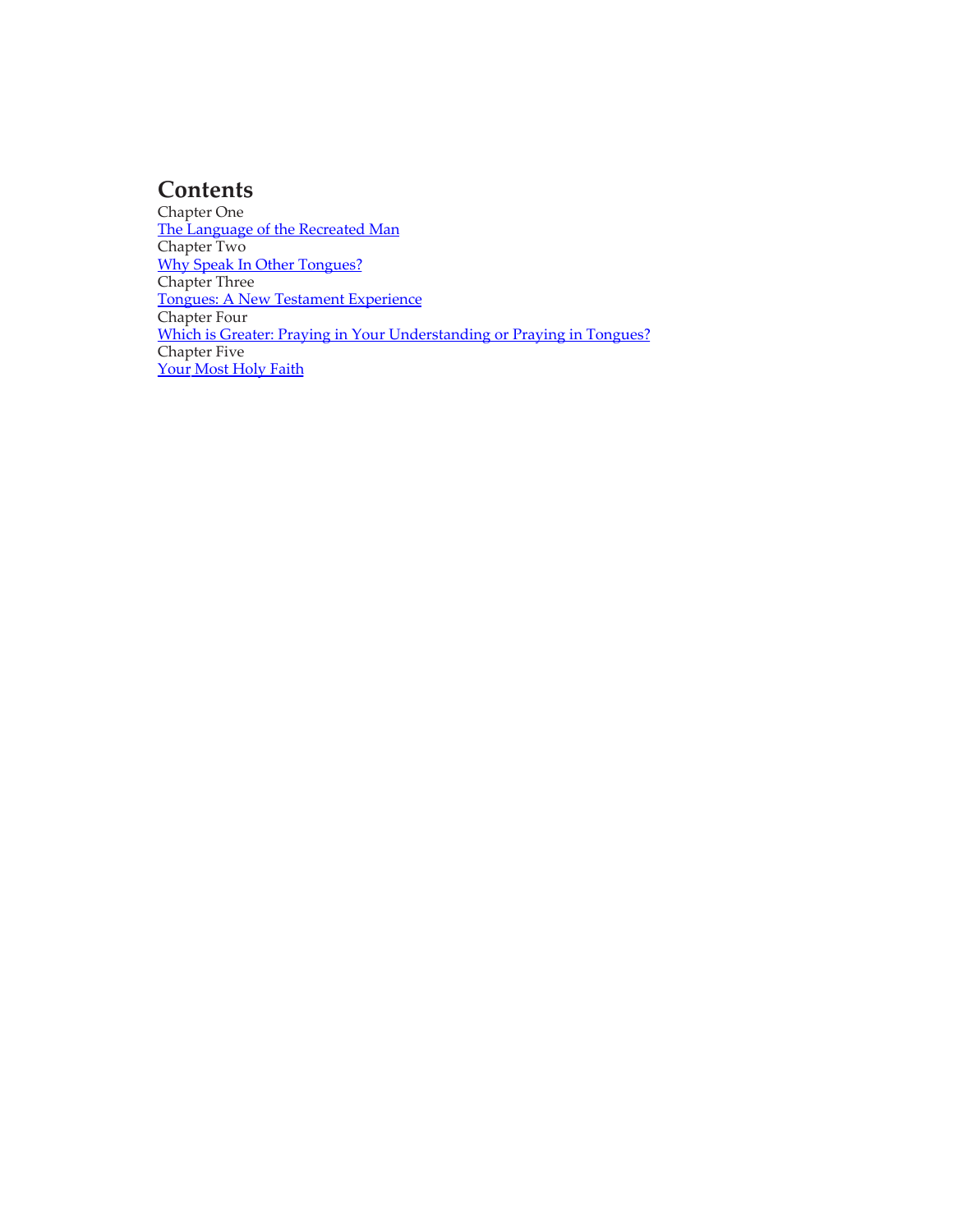# The Language Of The Recreated Man

<span id="page-2-0"></span>Man is a spirit, but he has a soul and lives in a body. 1 Thessalonians 5:23 says, *"Now may the God of peace Himself sanctify you completely; and may your whole spirit, soul, and body be preserved blameless at the coming of our Lord Jesus Christ"* (NKJV). The human body is actually man's domicile, his dwelling place.

When a person is born again, his spirit

is recreated, and that's why the Bible says if any man be in Christ he's a new creature, a new type of being that never existed before (2 Corinthians 5:17).

God, by the Holy Spirit, then gives that recreated human spirit a new language and that language is what the scriptures refer to as "tongues of angels" in ICorinthians 13:1.

After His resurrection and just before He was received up into Heaven, Jesus gave His disciples a rundown of the characteristic features of the new creatures by which they could be easily identified. He listed to them the many things they will be known for, things they will be able to do in His Name:

"...these signs shall follow them that believe; In my name shall they cast out devils; they shall speak with new tongues; They shall take up serpents; and if they drink any deadly thing, it shall not hurt them; they shall lay hands on *the sick, and they shall recover"*

*(Mark 16:17-18).*

When Jesus said "these signs shall follow them that believe," He wasn't making a promise. Many people misinterpret this passage of Scripture as a promise Jesus made to the believer that these signs will follow him, but it wasn't a promise.

You have to understand that at this point in time, Jesus was talking to His disciples about the forthcoming generation of the Church; a special breed called a chosen generation, a royal priesthood, a holy nation and a peculiar people (1 Peter 2:9). It was to them He was referring when He said these signs shall follow them that believe.

If you have believed in the Name of the Lord Jesus and have been born again, then you're the one He was talking about in Mark 16:17- 18. You're to be identified by these signs.

1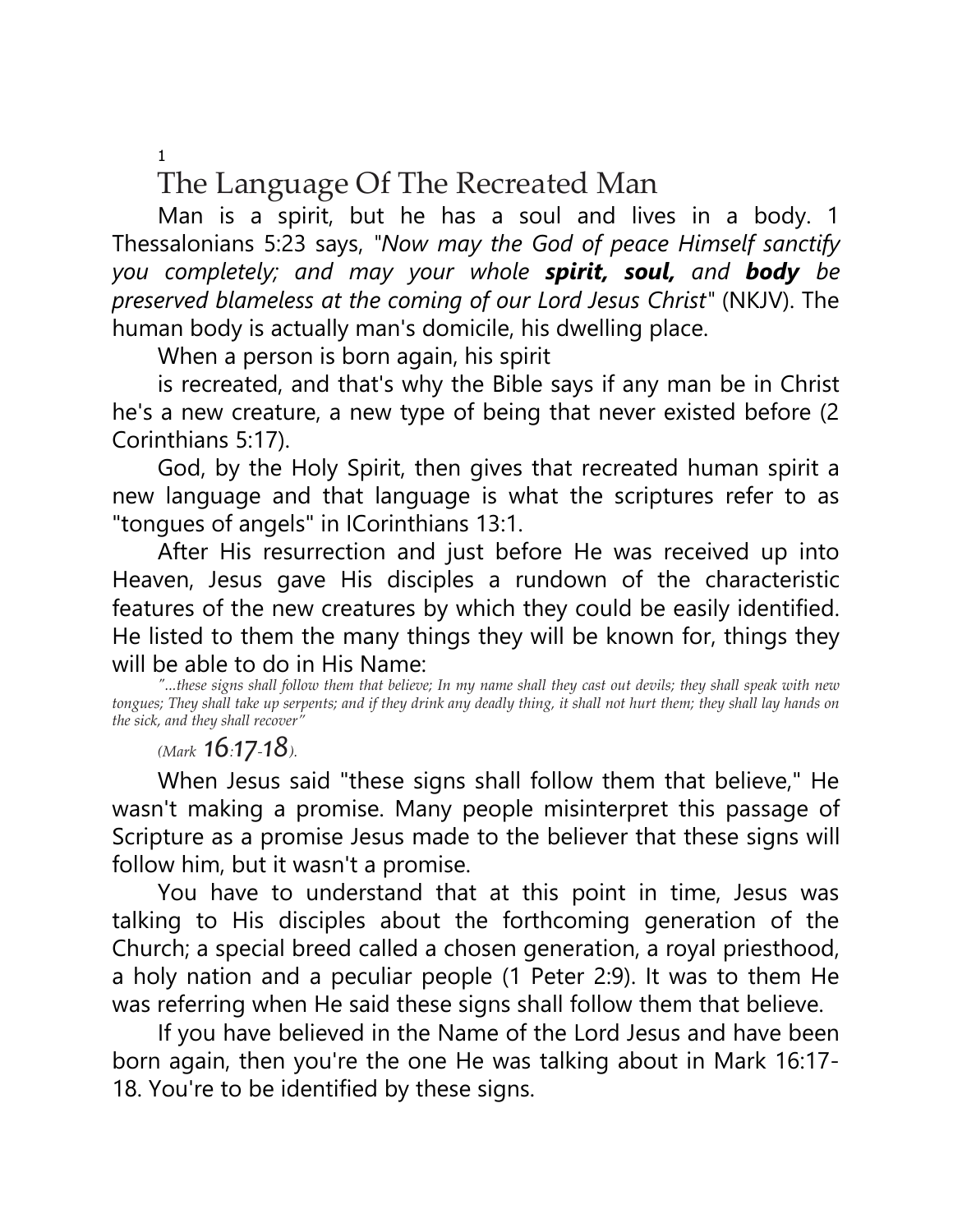#### A New Breed Of People

During the years Jesus walked the face of the earth, the Holy Spirit hadn't yet come to dwell on earth. He came to earth after Jesus was taken up into Heaven following His resurrection. In John 14:16 Jesus promised His disciples that He would ask the Father and He would give them another Comforter - the Holy Spirit - Who would abide with them forever.

*Acts 2:1-4:*

"And when the day of Pentecost was fully come, they (120 disciples of Christ) were all with one accord in one *place.*

And suddenly there came a sound from heaven as of a rushing mighty wind, and it filled all the house where they were sitting. And there appeared unto them cloven tongues like as of fire, and it sat upon each of them. And they were all filled with the Holy Ghost, and began to speak with other tongues, as the Spirit gave them utterance."

This was when the Holy Spirit came to the earth and these one hundred and twenty disciples were the first Christians to receive Him and have *tongues of fire.* The Bible records that *"they were all filled with the Holy Ghost, and began to speak with other tongues, as the Spirit gave them utterance"* (Acts 2:4).

Ever since that day when He came into the earth with a sound as of a rushing mighty wind, the Holy Spirit has never left the earth. From that day He has been filling every believer in Christ Jesus who receives Him and has been empowering us to do the works of Christ. He is in charge of God's children on earth; He's the Boss of the Church.

Receive The Holy Spirit

If you are born again but you haven't been filled with the Holy Ghost, the Lord wants you to receive Him today. Your salvation is the only qualification you require to receive the Holy Spirit. Now, you can simply ask by faith and receive Him into your spirit.

Say these words out loud in faith, expecting to receive:

"Dear Heavenly Father, I thank You for the Gift of the Holy Spirit. As Your child, I now receive Him by faith to come and dwell in my heart. I receive Him into my soul and my body. I receive Him into every fibre of my being. I am now filled with the Holy Spirit, and according to Your Word in Acts 2:4, I speak with other tongues as He gives me *utterance, in the Name of the Lord Jesus Christ. Amen."*

You have received the infilling of the Holy Spirit. Now open your mouth by faith and begin to utter those words of the Spirit that are coming from your innermost being. Praise the Lord!

The presence of the Holy Spirit in your life makes you more than a man. You may still look, talk and walk the same way but you have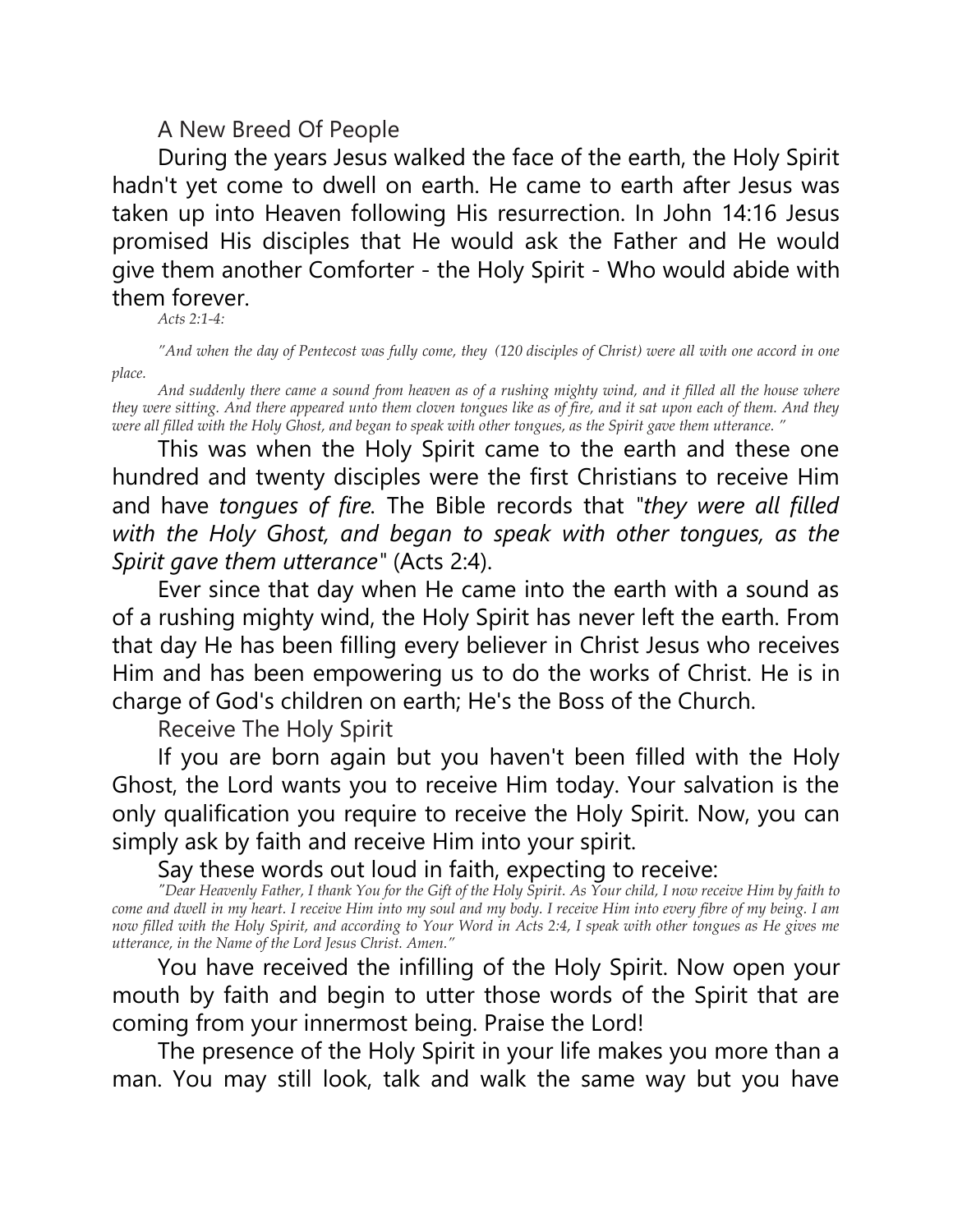become His living tabernacle. You have become more than a man as the very life and power of God now dwells in you.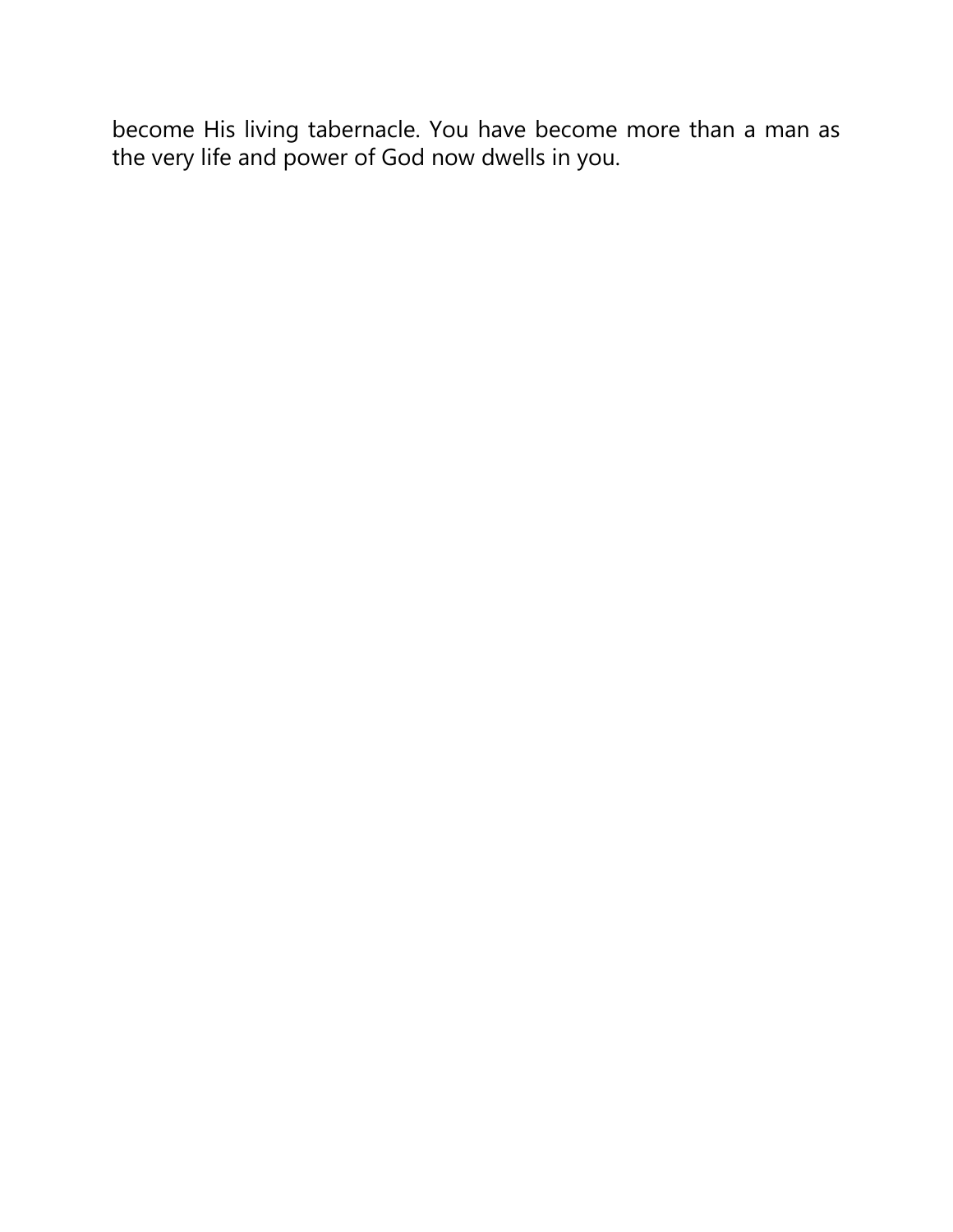**2**

### <span id="page-5-0"></span>Why Speak In Other Tongues?

Speaking in Tongues Builds You Up

When you're born again and filled with the Holy Ghost, the power of God comes to reside in you. This power is triggered off or set in motion when you speak in other tongues.

*"He that speaketh in an unknown tongue edifieth himself; ... " (1 Corinthians 14:4).*

The Greek word translated "edifieth" is "oikodomeo," which means to construct or build up, to embolden or charge up like you would charge a battery. This Scripture is therefore telling us that the one who speaks in an unknown tongue builds himself up like an edifice; he emboldens himself and charges himself like a battery.

He that speaks in an unknown tongue **builds up** himself. When you spend time to speak in other tongues, you're actually building up your spirit man.

*"But ye, beloved, building up yourselves on your most holy faith, praying in the Holy Ghost" (Jude 1:20).*

When you speak in tongues, you're charging yourself in the spirit and stirring up the power of God resident within you. Then strength comes and the glory of God is revealed in your life. If you were weak in your Christian life, as you speak in other tongues, the power of God that has laid dormant within you would be stirred up and you'll be strengthened to do the things of God again.

Speaking in other tongues, coupled with the confessions of the Word of God, will make you a spiritual giant.

As you speak in tongues, you're building yourself up; you're recharging yourself like a battery on a charger. When you speak in other tongues, you're not just mouthing some religious gibberish but declaring mysteries in the spirit. You're speaking words that will change your whole world!

It Emboldens You

*"He that speaketh in an unknown tongue edifieth himself; ..." (l Corinthians 14:4).*

Remember that one of the meanings of "edifieth" is "embolden,"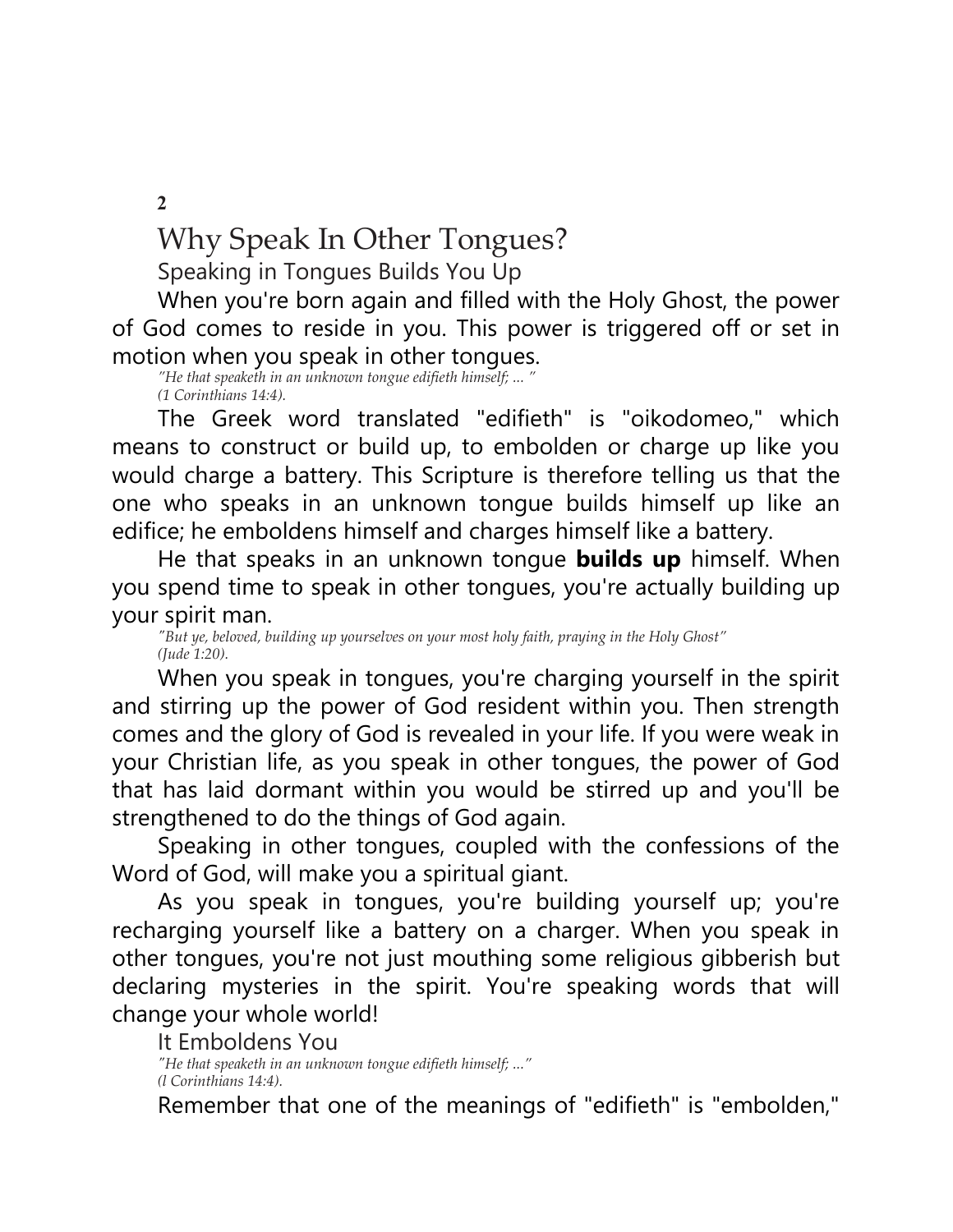so "he that speaketh in an unknown tongue **emboldens** himself." Speaking in tongues is the solution to fear and timidity. If you ever become timid about anything, speak in tongues.

As a Christian, know that God has not given you the spirit of fear, but of power, love and a sound mind (2 Timothy 1:7). Activate the power within you by spending time speaking in other tongues; it works!

Sometime in 2001, I preached a message titled "Power For Change," and in that teaching, I told the congregation never to be afraid. I told them, *"You have more power inside you than everyone who's of the world. So don't be afraid of kidnappers. If you ever get kidnapped, don't be afraid of them. Don't beg. Don't negotiate. Let them take you. Sit there with them and say, "Let's go!"*

*"As they're taking you away, speak in other tongues. Before long, they'll be the ones begging you. By the time you're speaking in those tongues, you're actually saying, "I claim these ones for Jesus Christ!" They may tell you, "Shut up or else...!" but don't respond in English. Reply them in other tongues. As you speak, your angels will take their positions and you will be victorious!"*

Shortly after I preached this message, a young lady in our church who had heard it was kidnapped. She later testified that as her kidnappers were taking her away, she remembered this message and she just blew up speaking in tongues.

They threatened her several times to keep shut or they would kill her, but she said she couldn't contain herself anymore. She spoke in tongues even louder, and as she did, she became bolder in spite of her desperate situation. The next thing she knew, the kidnappers stopped the car, opened the doors and fled. Glory to God!

Speaking in tongues stops all fear; it emboldens you and builds up your inner man so strong that you'll have the dominion over all your adversaries.

It Empowers You To Preach

I heard a nine year old boy say, "I began speaking in tongues when I couldn't preach the Word of God to my classmates at school." He said, "When I started speaking in tongues, I became bold. Then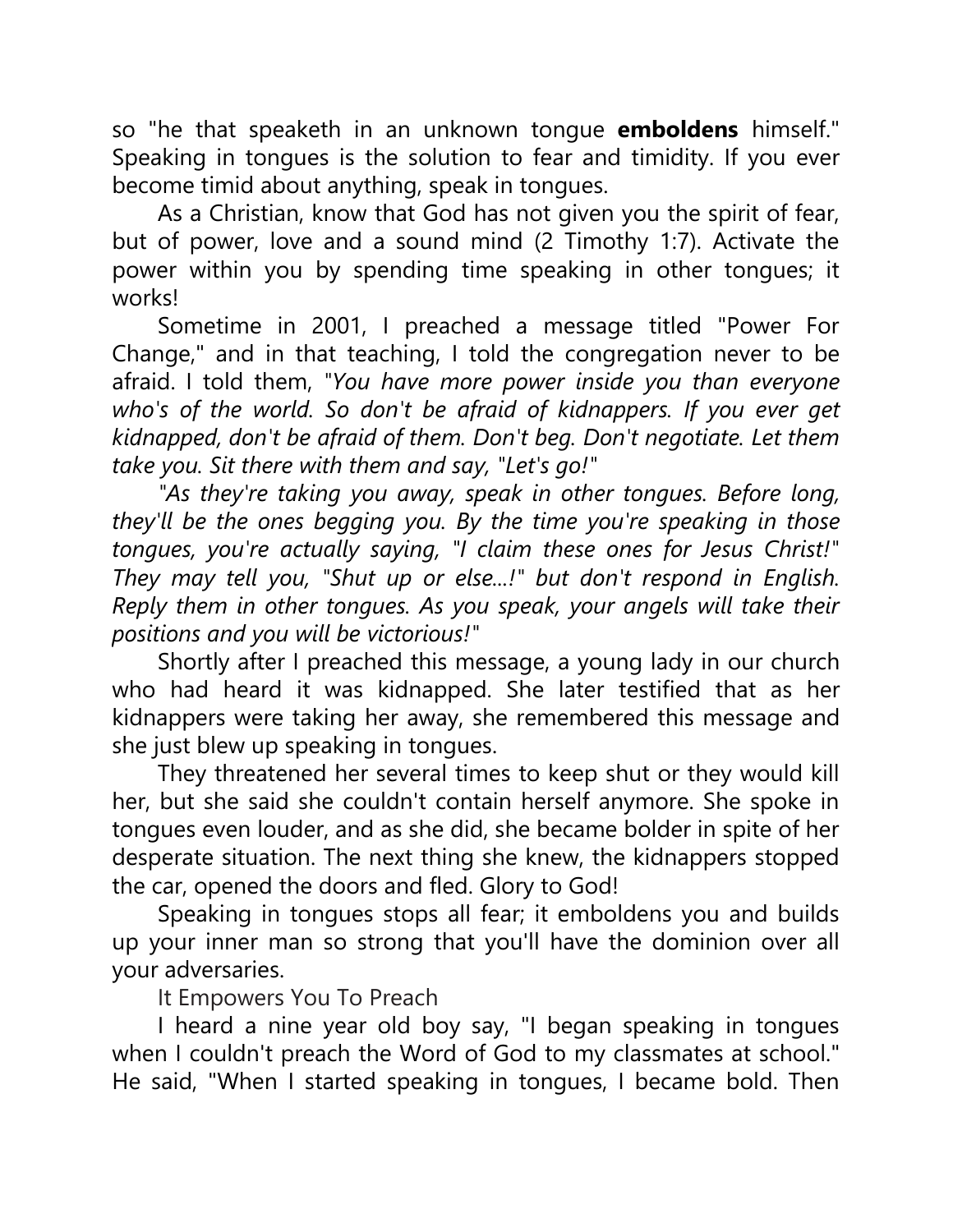when I went to school, I preached to all my mates." Age has nothing to do with it; this was a nine year old boy speaking in tongues.

There is no limitation as to what the Spirit of God can do in your life today if you would spend some quality time to speak in other tongues. He's not a respecter of persons; what He's done for one, He'll do for another under the same circumstances.

It Charges You Up!

When you speak in other tongues, you charge your spirit. This is a "quick charge," because your spirit responds very quickly. It'll only take a few minutes and suddenly the anointing is stirred within you and you're turned into another man.

Back in the Old Testament, every time the Spirit of God (Holy Ghost) came upon Samson, he was changed from an ordinary man into a man of superhuman strength. All it took was a moment for that change to occur.

The Bible records in one instance that

he *"took the doors of the gate of the city, and the two posts, and went away with them, bar and all, and put them upon his shoulders, and carried them up to the top of an hill that is before Hebron"* (Judges 16:3). Samson was so charged that he was able to do what was otherwise humanly impossible.

If this happened in the Old Testament when the Holy Spirit could only come upon a person for a period of time to enable him accomplish a God-given purpose, how much more now that He has come to abide with us forever!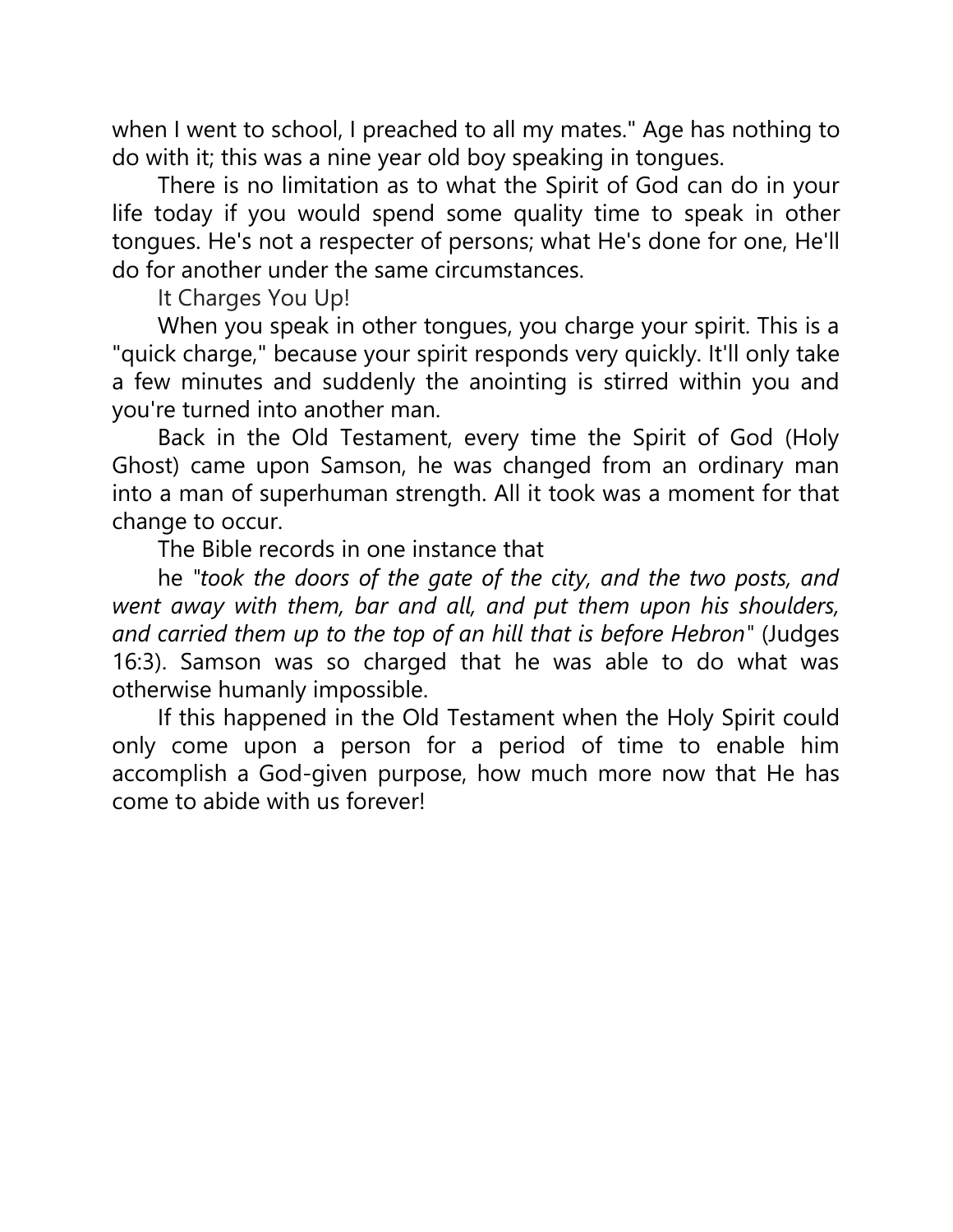**3**

### **Tongues: A New Testament Experience**

<span id="page-8-0"></span>Speaking in tongues belongs in the New Testament. The Old Testament folks couldn't speak in tongues but we in the New Testament can, and we should. In the Old Testament, they couldn't be born again because Jesus Christ hadn't yet come to die in our place and the New Covenant hadn't been consummated.

Remember, "tongues" are imparted to the recreated human spirit by the Holy Spirit when He fills an individual. It's a spiritual language which you cannot learn with your mind. With this spiritual language, you can communicate in the spirit realm with God and His holy angels.

The Bible says, *"he that speaketh in an unknown tongue speaketh not unto men but unto God for no man understandeth him..."* (1 Corinthians 14:2). Remember that I said at the beginning that Man is a spirit and he lives in a body. It is through his body (his house) that he's able to contact the physical or earth realm.

However, he contacts the spirit realm with his spirit, and for the recreated human spirit to communicate effectively in that realm, he requires this spiritual language.

Sometimes when you speak in other tongues, you're actually giving signals and instructions in the spirit, thus causing angels to start functioning on your behalf.

In the Old Testament, the only light thrown on the subject of speaking in tongues was what the Prophet Isaiah said in **Isaiah 28:10- 12:**

"For precept must be upon precept, precept upon precept; line upon line, line upon line; here a little, and there a *little:*

For with stammering lips and another tongue will he speak to this people. To whom he said, This is the rest *wherewith ye may cause the weary to rest; and this is the refreshing: yet they would not hear."*

Though the people of the Old Testament never experienced it, what the prophet said gives us a better understanding of what speaking in tongues does in the New Testament. He was talking about something he had never seen or experienced before and had no way of describing but by the Spirit of God.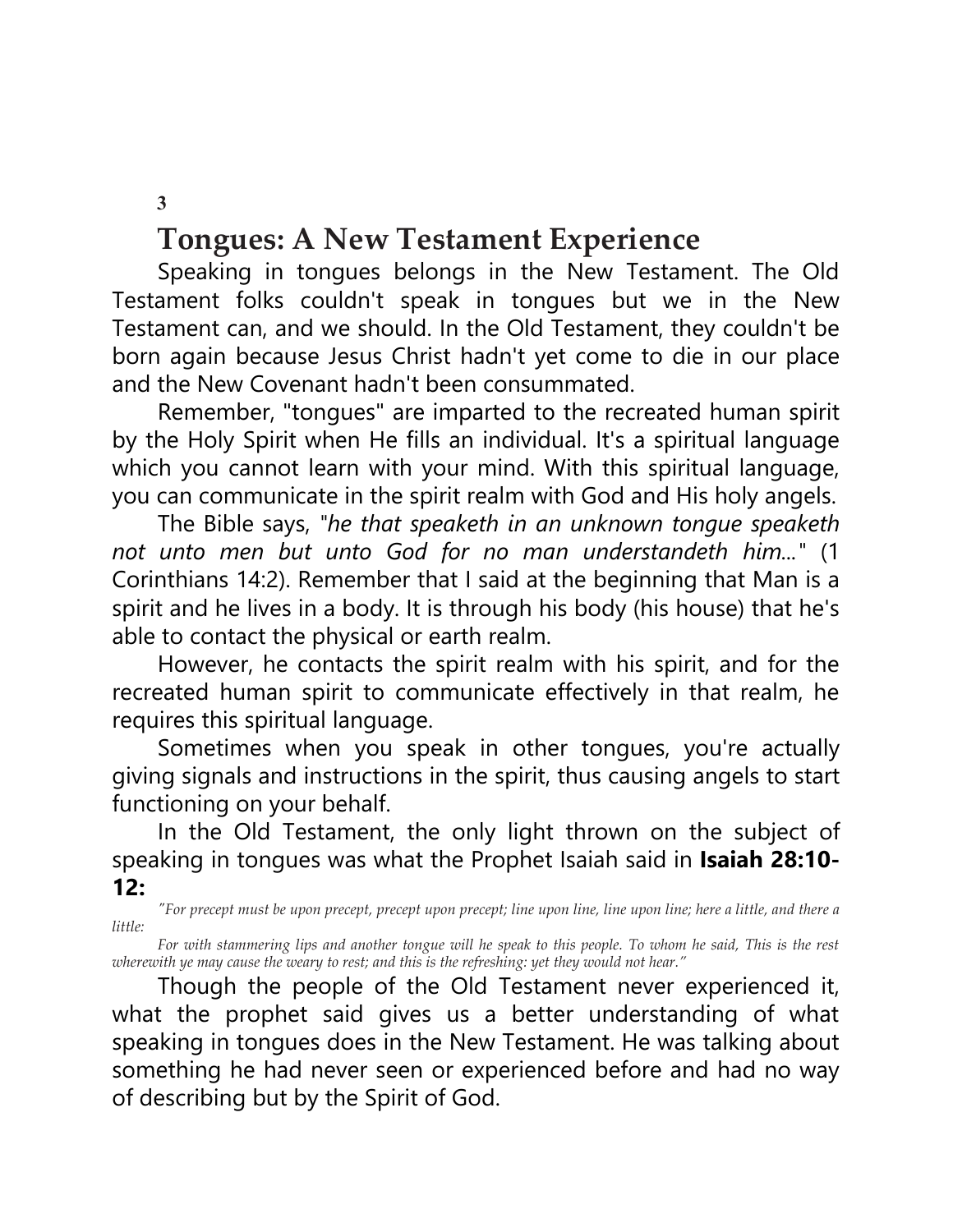In Verse 12 God was speaking through the prophet Isaiah that this **stammering lips and another tongue** is the rest wherewith the weary would receive rest and refreshing. But he said the people wouldn't believe it, and true to his prophecy, when it came they didn't believe it.

Sad to say, some Christians today still don't believe in speaking in other tongues. If you're one of them, let me point out here that your not believing in it doesn't make it wrong. You're actually just denying yourself of a great blessing and advantage that God has already made available to you.

However, for the one who wants to live the authentic, dynamic and victorious Christian life, receiving the Holy Ghost and speaking in other tongues is not an option. Nobody can live the real Christian life successfully without the Holy Ghost. Without the Holy Ghost, you can only have empty religion.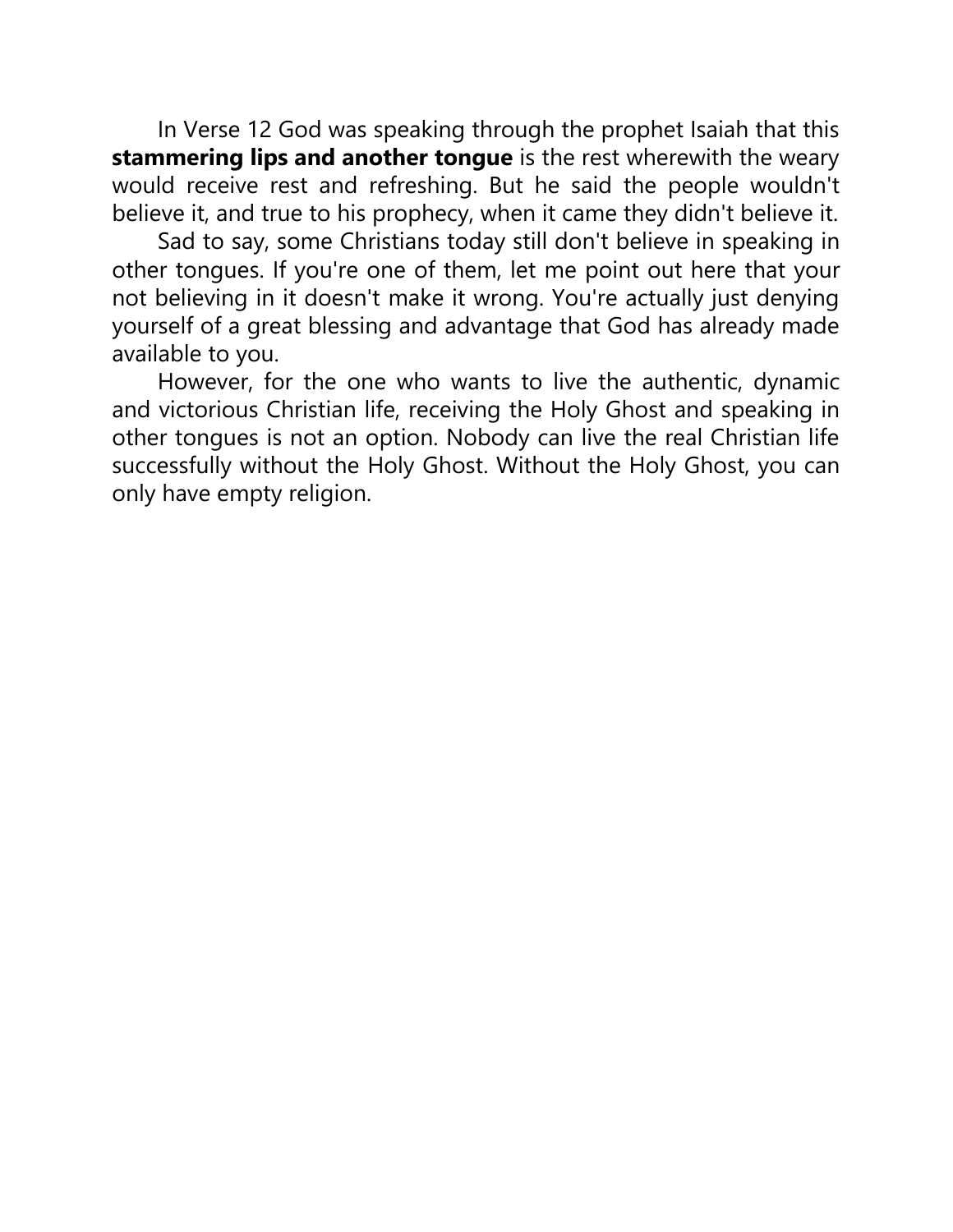**4**

## <span id="page-10-0"></span>Which is Greater: Praying In Your Understanding Or Praying In Tongues?

*"For if I pray in an unknown tongue, my spirit prayeth, but my understanding is unfruitful"*

( *1 Corinthians 14:14).*

During one of the "Night of Bliss" meetings we held in 2002, I asked, "How many people here don't believe in speaking in tongues?" It was a large crowd of thousands of people and just a few hands went up. I spotted a young man and a young lady among them and told them to come forward.

I asked them why they didn't believe in speaking in tongues and they both gave the same answer: "Because I don't understand it and I can't speak a language I don't understand."

"But the fact that you don't understand it is proof-positive it's from God;that's what the Word of God says!" I answered back.

Then I read this Scripture in 1 Corinthians 14:14 to them and they were convinced. I asked them to receive the Holy Spirit and the ability to speak with other tongues, and as the crowd looked on, they were gloriously filled with the Spirit and began to speak in other tongues.

When you speak or pray in an unknown tongue, you don't have to understand what you're saying because the words come from your spirit and at that time your understanding (that is, your mind) is has no part in it (1 Corinthians 14:14 TEV).

*The Living Bible* translation says, *"For if I pray in a language I don't understand, my spirit is praying, but I don't know what I am saying."*

The words don't go through your mind; they come straight from your spirit and out of your mouth, and you can't understand them except the Holy Ghost opens your understanding, and He will if you ask Him (1 Corinthians 14:13).

It has been my observation that many Christians prefer to pray in the language they understand rather than in other tongues, but that is the lesser of the two.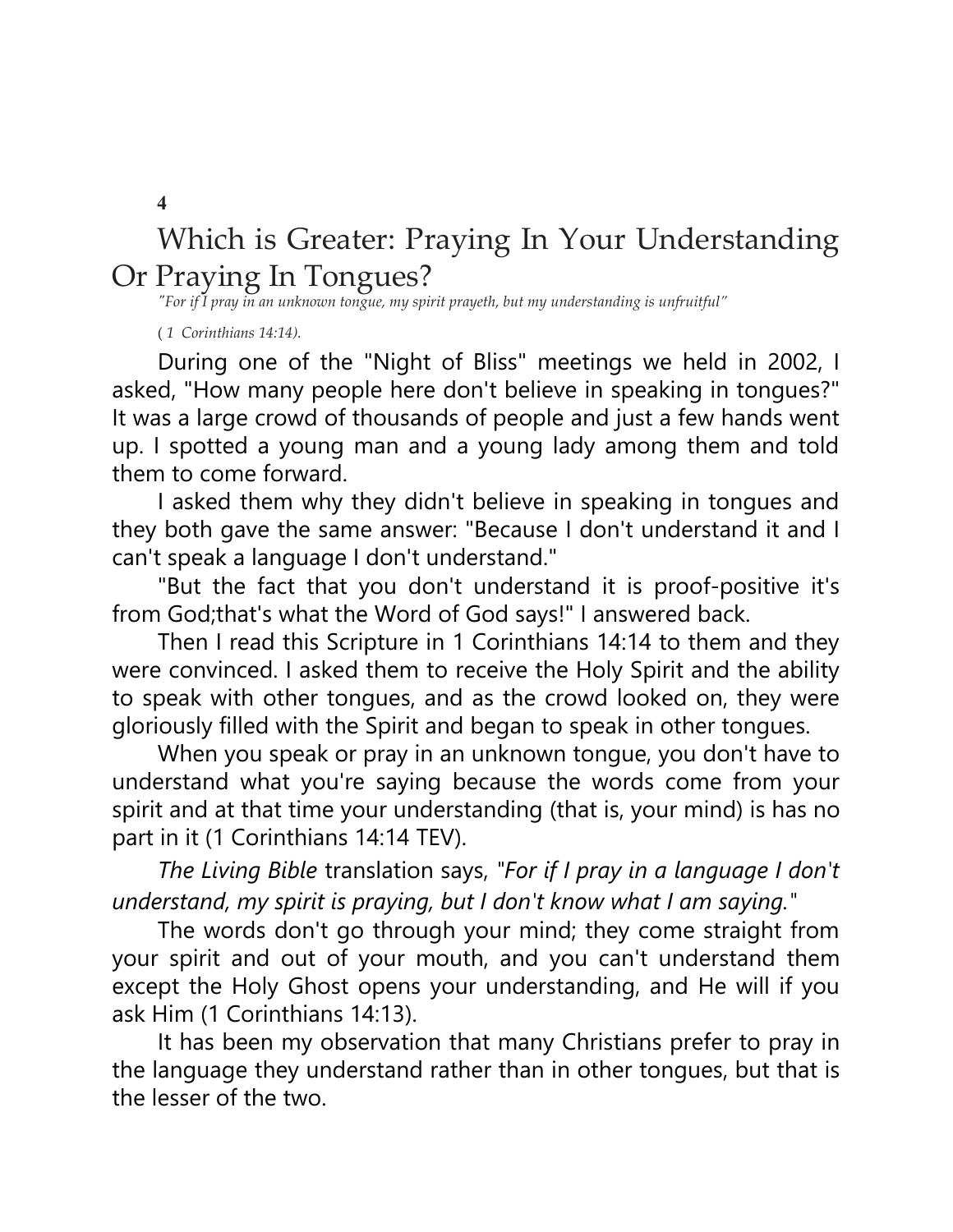The apostle Paul said,

"... *I will pray with the spirit, and I will pray with the understanding also: ..." (l Corinthians 14:15).*

From this Scripture, we see that praying with the understanding is the *"also,"* but most Christians have it the other way round. They pray with their understanding and pray with their spirit also. That's the reason a lot of them face challenges that seem to overwhelm them.

Paul said, "I will pray with the spirit and I will pray with the understanding also. He also said, *"I thank my God, I speak with tongues more than ye all:"* (1 Corinthians 14:18).

Praying with the understanding is the "also," it's the lesser of the two. The greater one is praying with the spirit, which is praying in other tongues.

So before you pray in English or any other language you've learnt, pray first in the Holy Ghost. It is better to pray in other tongues than to pray in English or any other known language, for then you're speaking forth mysteries in the realm of the spirit.

Those mysteries are the answers to your questions and the wisdom you require to deal with the situations you face. You can then bring those mysteries into your understanding where they can be profitable to you when you receive the interpretation.

Tongues + Interpretation = Prophecy

"He that speaketh in an unknown tongue edifieth himself; but he that prophesieth edifieth the church. I would that ye all spake with tongues, but rather that ye prophesied: for greater is he that prophesieth than he that speaketh *with tongues, except he interpret, that the church may receive edifying"*

*(l Corinthians 14: 4-5).*

Speaking in tongues includes praying, preaching or giving a message in other tongues, and that's why you need the interpretation so you and others who're listening to you can be blessed.

To prophesy is to speak forth God's

Word with power; it is to speak the revelations of God's Word in the understanding of the people, so the church is edified.

The Bible says the one who prophesies is greater than the one who speaks in tongues, except the one speaking in tongues interprets. In other words, speaking in tongues plus the interpretation of the tongues spoken equals prophecy. But if there's no interpretation and you're just speaking in tongues, prophecy is greater and better because it edifies the church.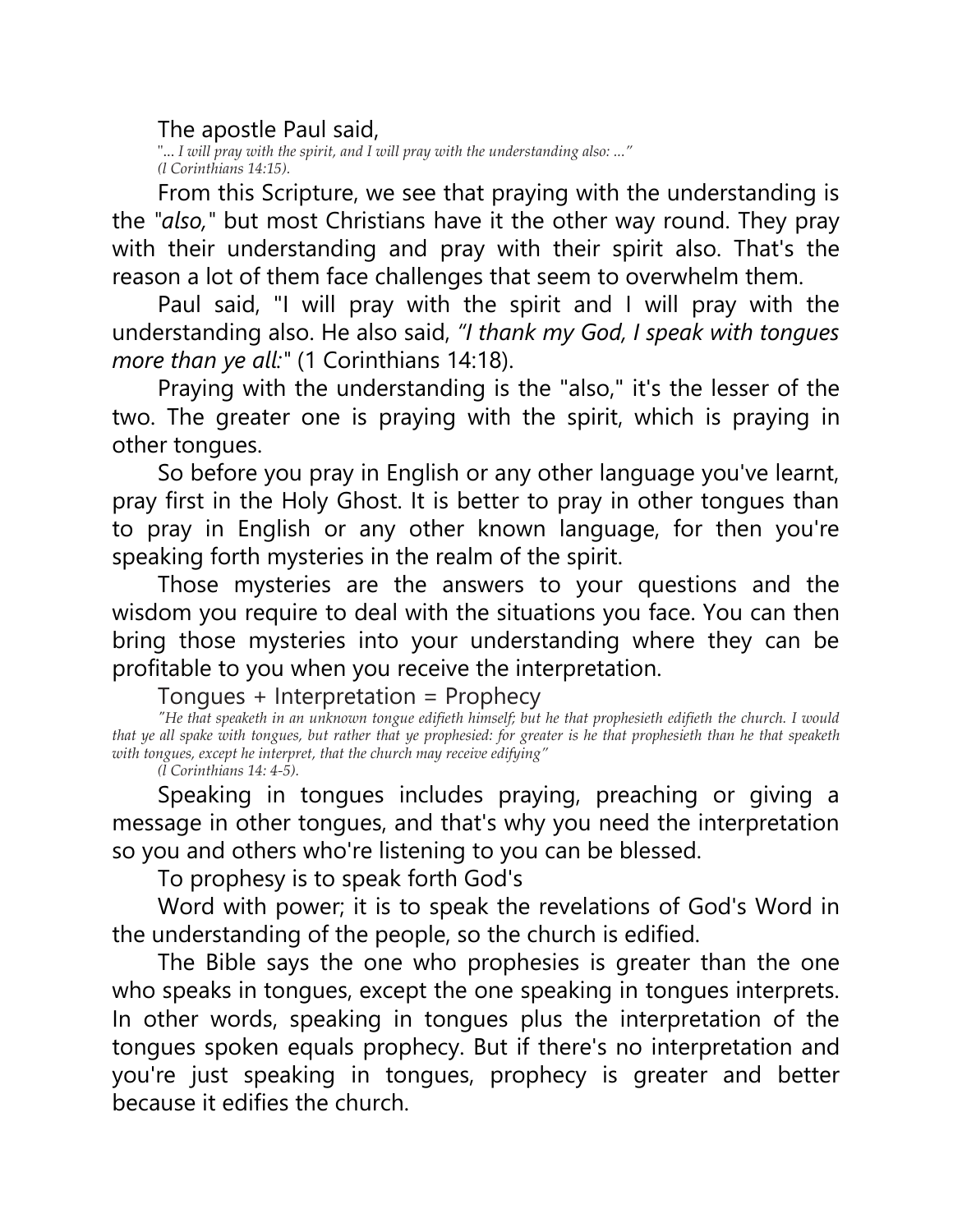Speaking in tongues on its own edifies only the person speaking in tongues.

"Howbeit we speak wisdom among them that are perfect (mature): yet not the wisdom of this world, nor of the princes of this world, that come to nought: But we speak the wisdom of God in a mystery... " *(l Corinthians 2:6-7.)*

We speak the wisdom of God in a mystery, that is, in esoteric language. The Word of God is the wisdom of God. If I say for instance, "Greater is He that is in me than he that is in the world," the spiritually uneducated won't know what that means. It won't make sense to the natural man because I'm speaking the wisdom of God in a mystery, and he can't understand it.

Activate Your Spirit

Praying in other tongues stimulates your spirit; it activates your spirit. 1 Corinthians 14:14-15 says, *"For if I pray in an unknown tongue, my spirit prayeth, but my understanding is unfruitful. What is it then? I will pray with the spirit, and I will pray with the understanding also ... "*

Paul shows us which is the 'also' - Praying with the understanding. He didn't say, "Iwill pray with the understanding and I will pray with the spirit also." He said, "I will pray with the spirit and I will pray with the understanding also." That means, "I'll first pray with the spirit then I'll also pray with the understanding."

Then he said, "If I pray in an unknown tongue, my spirit prays," which means praying in tongues is the recreated human spirit's prayer. That is where the power is. Read the next scripture in **1 Corinthians 14:2:**

"For one who speaks in an [unknown] tongue speaks not to men but to God, for no one understands {or} catches his meaning, because in the [Holy] Spirit he utters secret truths (and) hidden things [not obvious to the *understanding" (The Amplified Version).*

You see, when you speak in tongues, you're not talking to men but to God. You're speaking mysteries - secret truths, hidden things that are not obvious to the understanding. When you speak in other tongues, secret truths and realities are being revealed.

There are times when you may not know what to do. You may need an idea, a business plan, a plan for your family or a plan for your own life. You may not even know what steps to take but when you speak in other tongues, the truths will be revealed to your spirit and you would know what to do.

Jesus said, *"He that believeth on me, as the scripture hath said, out*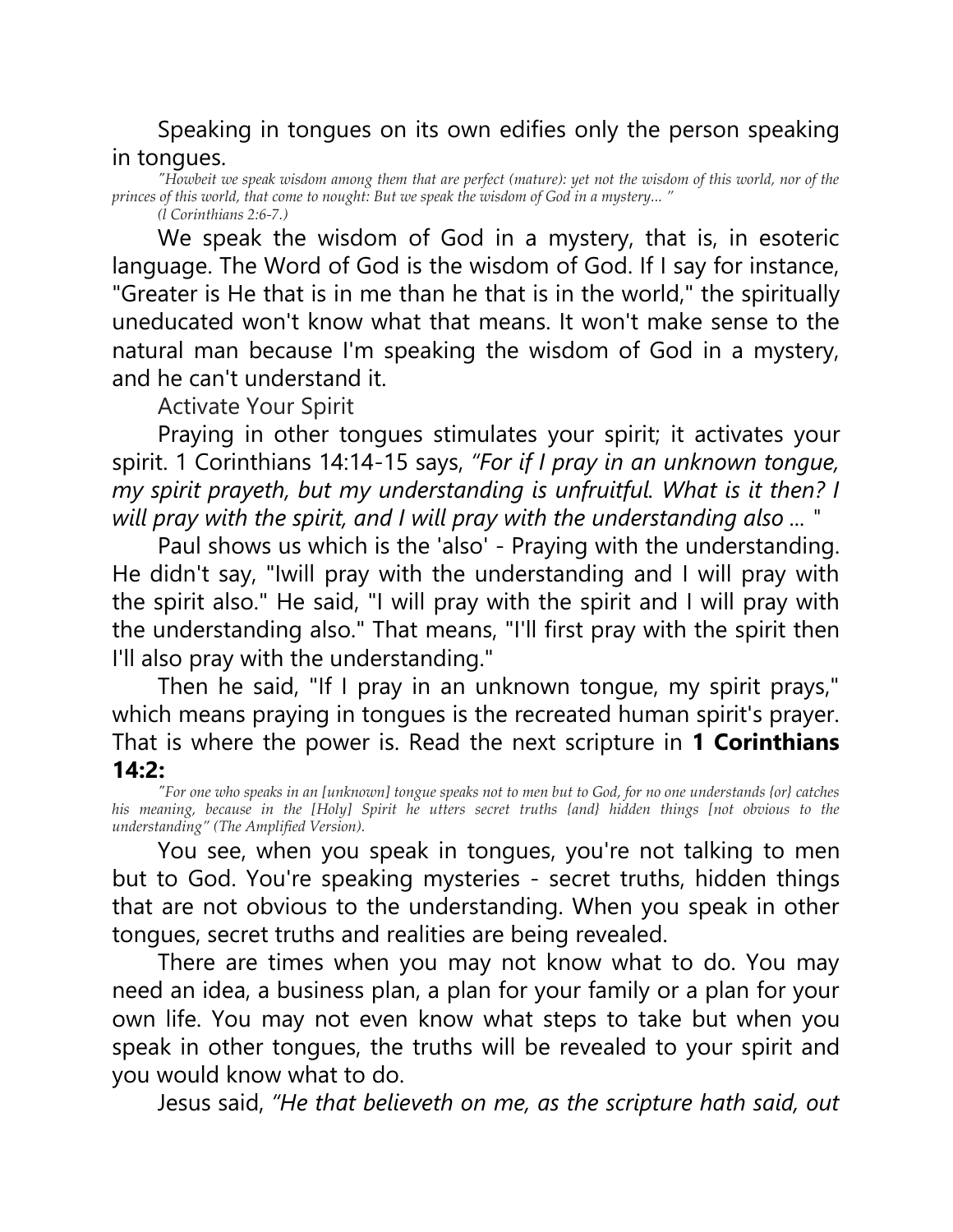*of his belly shall flow rivers of living water"* (John 7:38). So when those thoughts or words well up in you, you receive secret truths from God.

When you speak in other tongues, the worldly people may laugh at you because they don't understand what's going on, and they may think you're a fool. But thank God, the Bible says He has chosen the foolish things of the world to confound the wise (1 Corinthians 1:27).

When you speak in other tongues you will have results that will amaze, confuse, and mystify the world around you. They will not be able to fathom how you came about your success. Glory to God!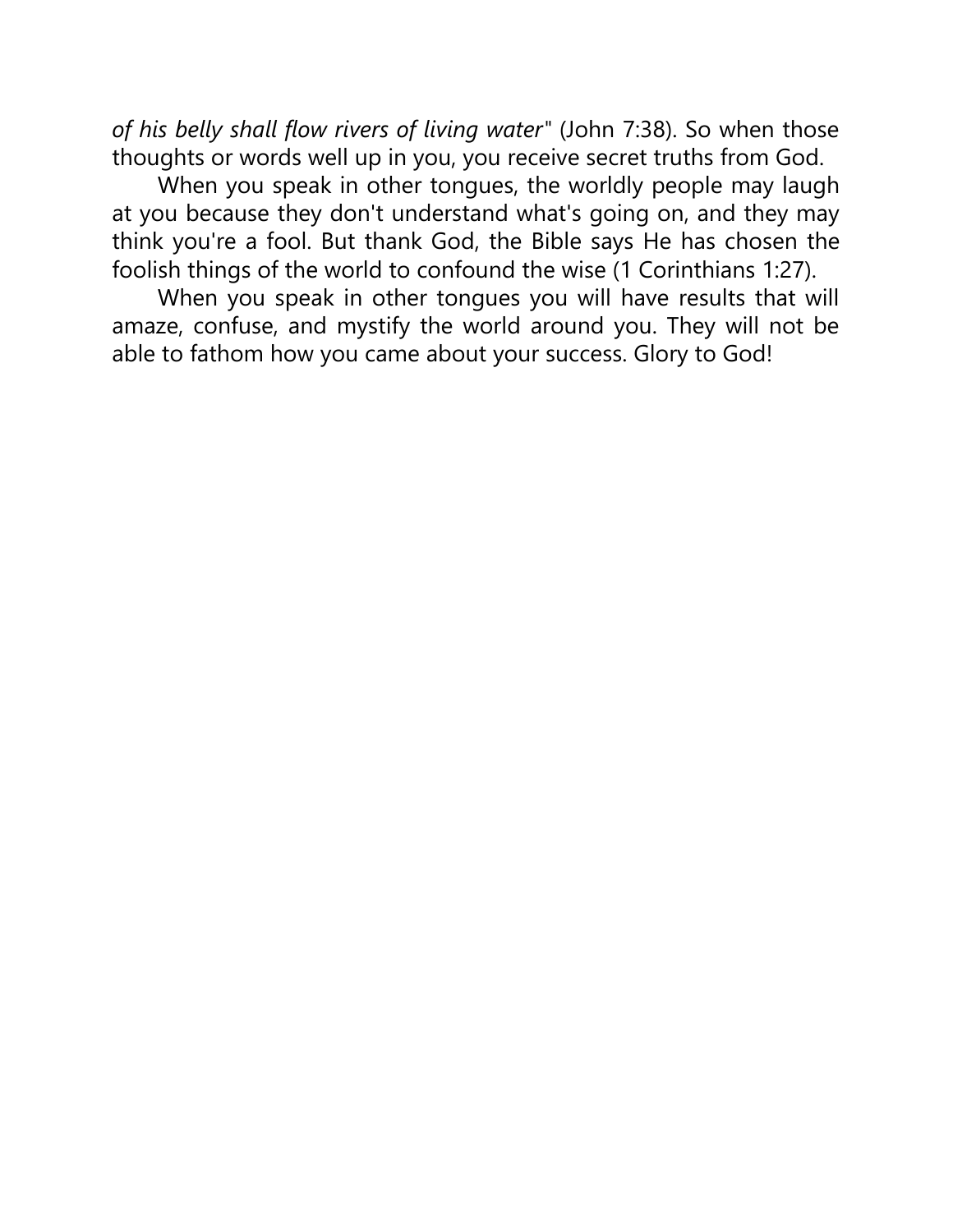# <span id="page-14-0"></span>Your Most Holy Faith

"But ye, beloved, building up yourselves on your most holy faith, praying in the Holy Ghost," (Jude 1:20).

When you hear the Word of God, faith comes to you, for the Bible says, *"faith comes by hearing and hearing by the word of God"* (Romans 10:17). Your faith gets lifted as the Spirit of God teaches you the

Word; it moves up from the level it was to a new and higher level each time.

As your faith moves up to a new level, it becomes your highest level of faith for that particular time. But many Christians don't always live their lives from that peak point of faith. Most of the time, they live below the highest level of faith they've attained.

So what you're told here in Jude 1:20 is that when you've attained your highest level of faith, instead of retrogressing and operating below that level, you can build yourself up at that highest point of faith that you've attained by praying in the Holy Ghost.

By continually praying in other tongues, you can keep yourself at that peak level of faith. You'll be built up and established at that level of faith into which the Holy Spirit has already brought you and you'll find yourself always operating at your best.

Fellowshipping With The Holy Spirit

The more you speak in other tongues, the more you fellowship with the Holy Spirit, because you're speaking His language.

Many Christians are not aware of this. They don't recognize what they can do with what they have within them. But Paul the apostle knew what he had inside him and that's why he said, *"I can do all things through Christ* (the anointing) *which strengtheneth me"* (Philippians 4:13). It is by the Spirit of God.

The apostle John also said, *"Ye are of God, little children, and have overcome them: because greater is he that is in you, than he that is in the world"* (1 John 4:4). As a child of God, you have to wake up to the realization that there is Someone actually living in you; the Creator of eternal life lives in you - in every fiber of your being.

**5**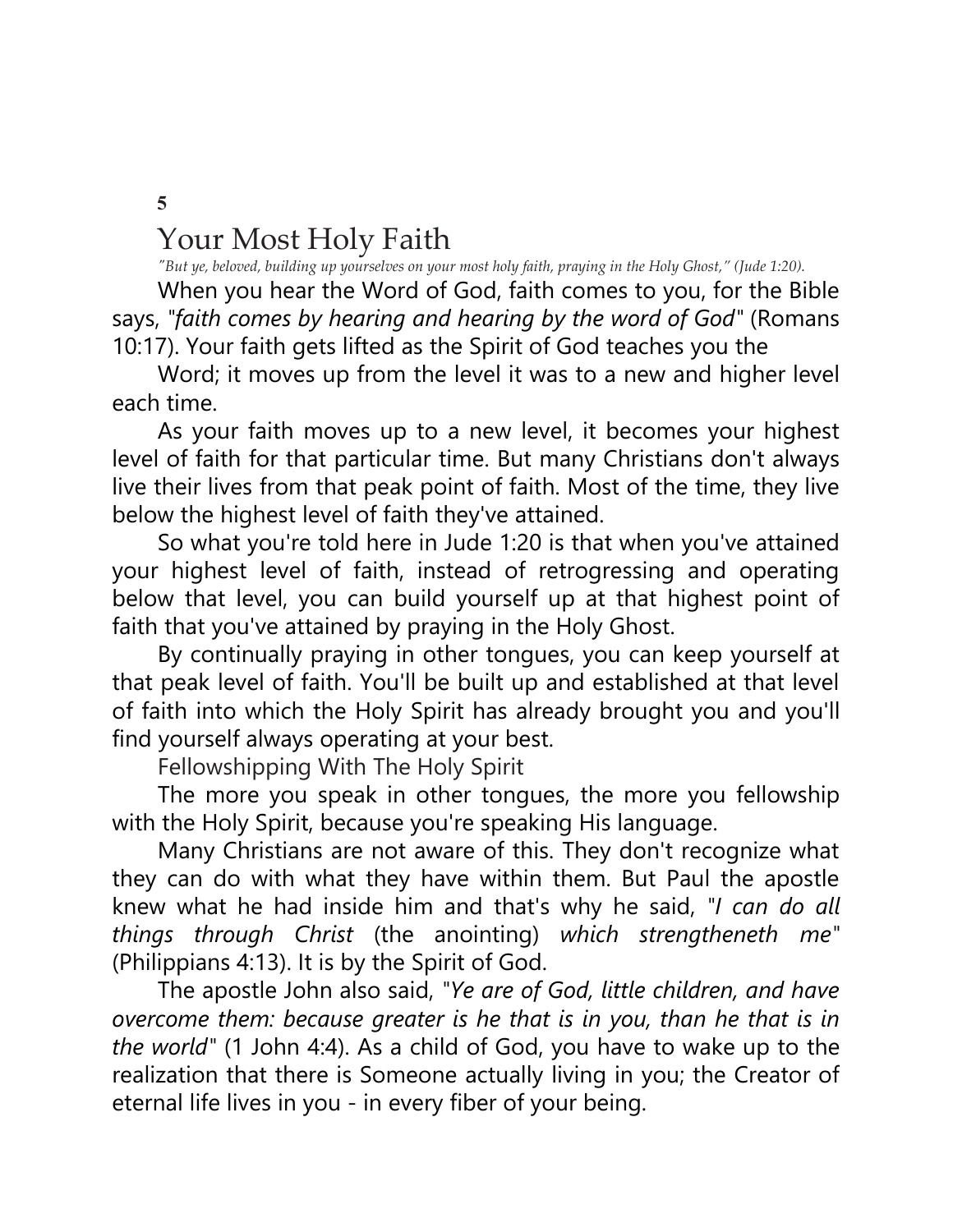Stir Up The Power Within By Speaking in Tongues

Whatever challenge you may be faced with, what you have to do is stir up the gift of God that is in you by speaking in other tongues. As you speak in other tongues, the power of God will rise within and dominate that situation.

Don't be one of those who don't pray in tongues long enough for the power to rise within them. They just speak in tongues for a few minutes, all the while being distracted by all that's happening around them, and then they stop without stirring up that divine energy within them.

I urge you to keep on speaking in tongues and refuse to be distracted. Bring your mind under control, and before long, as the power of God rises within you, it will flood your mind and body until you're totally inundated with it! Then you can go forth and face the world with God's divine power working in you to produce the changes you desire.

I remember the story of a brother who had one arm shorter than the other. He listened to a message I had preached on speaking in tongues and he began to speak in other tongues.

As he was speaking in tongues, he was stretching his arms, and before long, the anointing got into his shorter arm and stretched it out until both arms were the same length. Glory to God!

A certain young man had suffered for several years from a growth in his body. The growth had grown as large as a fist. When he heard this message on speaking in tongues, he put his hand on it and he began to speak in other tongues, and as he did, faith was released from his spirit.

He went on speaking in other tongues until he became so bold that by the Spirit of God, he hit that growth and it instantly reduced! A few days later, it was completely gone from his body! There is such power in speaking in other tongues.

An eleven year old boy gave a testimony. He said he never understood mathematics at school, but when he started speaking in other tongues, he discovered he began to understand mathematics better and better until it became his best subject, praise God!